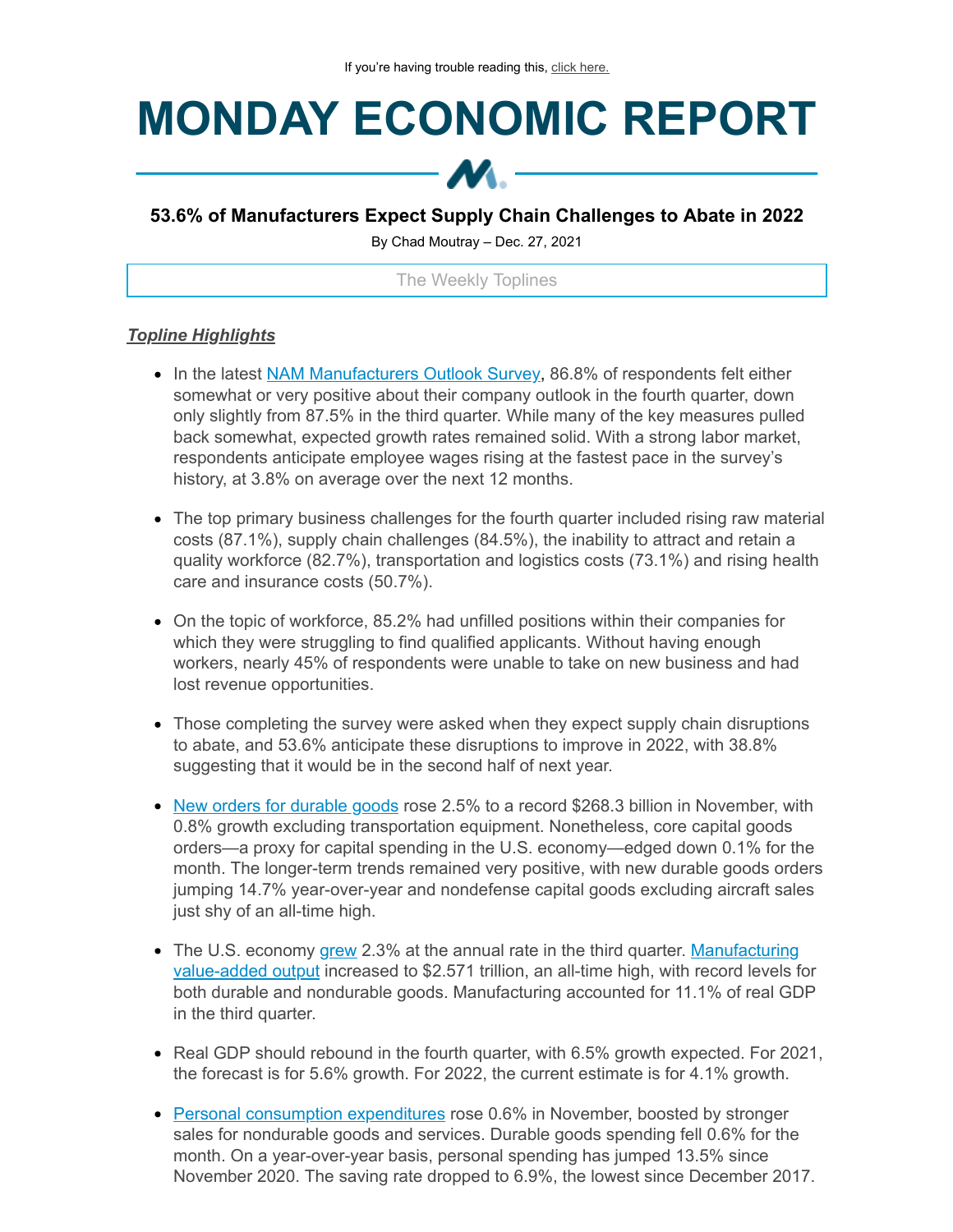- The PCE deflator rose 0.6% in November, with 5.7% growth year-over-year, the most since July 1982. Core inflation has increased 4.7% since November 2020, the fastest pace since February 1989.
- Core PCE inflation is likely to remain elevated, even if there is some stabilization over the first half of 2022. The current forecast is for the core PCE deflator to be roughly 2.5% year-over-year by the end of 2022.
- For its part, the Federal Reserve has [accelerated](https://click.email.nam.org/?qs=0be8306f2741176c134f60ddfa0236fe6f650d70407956200a8115cdb519da7165d1dacbadcb573b23bc02d9815b57747923bac98b4f0db0) the tapering of its asset purchases, with quantitative easing likely ending by March 2022. The Federal Open Market Committee is likely to increase short-term interest rates as soon as the May 3–4, 2022, meeting, with three rate hikes [expected](https://click.email.nam.org/?qs=0be8306f2741176cdd51f3d69a1d379cf99d20f783b1f922e68853b44e1a95d7ca2ecbcc9cdf2116ed86aff471b9ee8b9c7e30ccb8d34897) next year.
- Consumer confidence was somewhat higher in December in surveys from the [Conference](https://click.email.nam.org/?qs=0be8306f2741176c6d709d97a4d706317fdc6d190ae01b8ce35f14ee40b967b7220a15b3882707f2ea163d6c678a5bcacaf86d32aae7b16c) Board and the [University](https://click.email.nam.org/?qs=0be8306f2741176ca10f4d29d6710d0184ea20a6bc76a33ad5af30765a6fbf6edaeb0dc21ee60b1f8bdbb52492b18948655e5b0e519bc3bf) of Michigan. Yet, inflation remains a concern in both surveys, dampening sentiment from stronger assessments earlier in the year.
- **[Existing](https://click.email.nam.org/?qs=0be8306f2741176c1da0722f535790c225ae8e9cee9c1cec0045dc228bb6e0f3958a98f4371f3d9f40e266c0c9b0e459fc6fdb5eba13179c) and [new](https://click.email.nam.org/?qs=0be8306f2741176cfdfeb2df23cac588777c2d8094b4dbf8c1994d33193ac52eaffbc480c3dcae94fce6c10fdfffbbcc309ba17d4d40ed27) home sales strengthened in November despite lingering challenges** with affordability and inventory issues. Median sales prices have jumped sharply over the past year, hitting a new record for new single-family homes for the month.

**Note:** The Monday Economic Report will not be published on Jan. 3, 2022. The next issue will be released on Monday, Jan. 10.



Economic Indicators

## NAM Manufacturers' Outlook Survey, Fourth Quarter 2021 When Firms Expect Supply Chain Challenges to Abate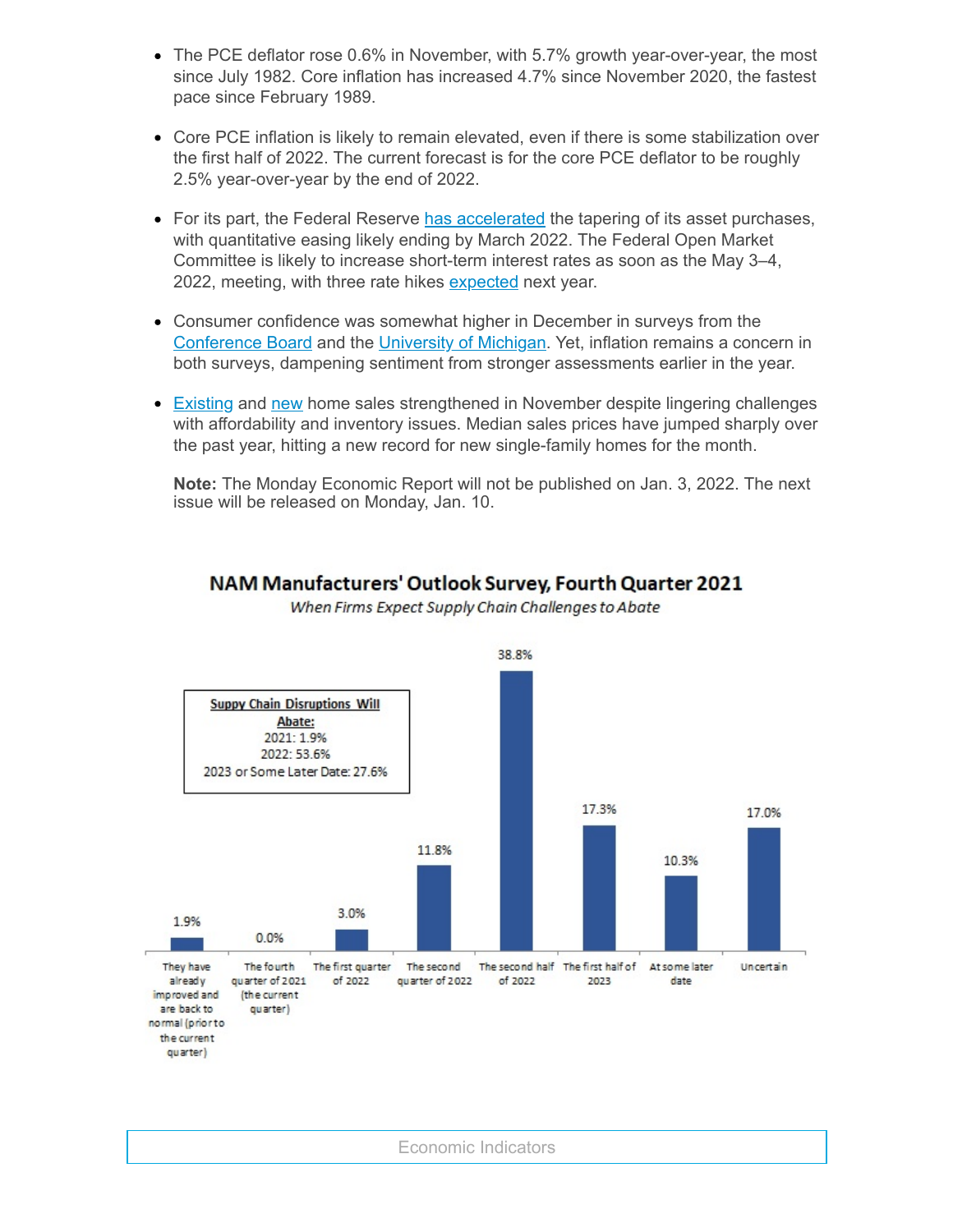#### *Economic Indicators*

**Last Week's Indicators:** *(Summaries Appear Below)*

**Monday, Dec. 20** *Conference Board Leading Indicators NAM Manufacturers' Outlook Survey*

**Tuesday, Dec. 21** *None*

**Wednesday, Dec. 22** *Chicago Fed National Activity Index Conference Board Consumer Confidence Existing Home Sales Gross Domestic Product (Second Revision) Real GDP by Industry*

**Thursday, Dec. 23** *Durable Goods Orders and Shipments New Home Sales Personal Consumption Expenditures Deflator Personal Income and Spending University of Michigan Consumer Sentiment (Revision) Weekly Initial Unemployment Claims*

**Friday, Dec. 24** *None*

#### *This Week's Indicators*

**Monday, Dec. 27** *Dallas Fed Manufacturing Survey*

**Tuesday, Dec. 28** *Richmond Fed Manufacturing Survey*

**Wednesday, Dec. 29** *International Trade in Goods (Preliminary)*

**Thursday, Dec. 30** *Weekly Initial Unemployment Claims*

**Friday, Dec. 31** *NEW YEAR'S EVE HOLIDAY*

Deeper Dive

**Chicago Fed [National](https://click.email.nam.org/?qs=0be8306f2741176c4fd688a6220afc1d9d59a5c95237581f43752a13e9f392cf0e00a8e34ddb20ebeccf95de40f2bd5faa9d9822493db7e6) Activity Index:** The U.S. economy expanded strongly for the second straight month in November, according to the Chicago Federal Reserve Bank. While the National Activity Index declined from 0.75 in October to 0.37 in November, these data continue to reflect solid gains in activity, particularly after contracting ever so slightly in September. The three-month moving average rose from 0.25 to 0.37. Positive index readings suggest that the U.S. economy is growing above trend. As such, the three-month moving average suggests that the national economy continues to expand solidly despite ongoing challenges with supply chain disruptions, workforce shortages and soaring costs.

Improvements in the manufacturing sector helped to buoy the economy, with production-related indicators adding 0.21 to the NAI in November. Manufacturing production rose 0.7% in November, improving to the best level since December 2018. Manufacturing employment was also a bright spot, with the sector adding 31,000 workers for the month and 315,000 workers year to date. However, the larger labor market picture was mixed in November, with nonfarm payrolls up a disappointing 210,000 for the month but the unemployment rate dropping to a post-pandemic low of 4.2%.

**Conference Board Consumer [Confidence:](https://click.email.nam.org/?qs=0be8306f2741176c6d709d97a4d706317fdc6d190ae01b8ce35f14ee40b967b7220a15b3882707f2ea163d6c678a5bcacaf86d32aae7b16c)** Consumer confidence rose from 111.9 in November to 115.8 in December, a five-month high, according to the Conference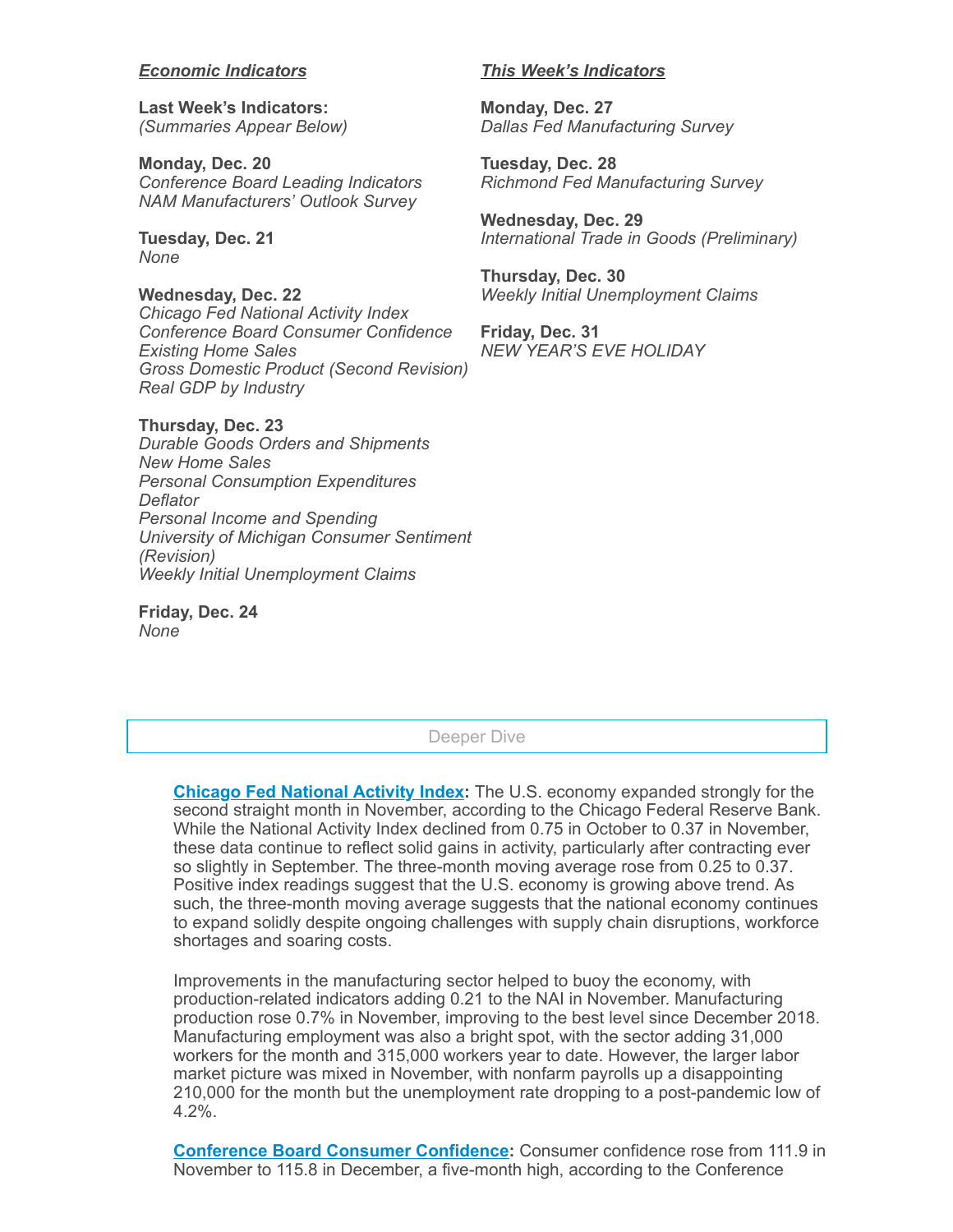Board. Americans felt more upbeat about the future economy, but survey respondents had slightly reduced perceptions about the current environment.

While inflation remains a concern, expectations for price increases dipped somewhat for the month. The percentage of respondents suggesting that business conditions were "good" increased from 17.9% to 19.9%, while the percentage feeling that conditions were "bad" declined from 27.3% to 26.8%. At the same time, the percentage of respondents suggesting jobs were "plentiful" edged down from 55.5% to 55.1%, while those saying jobs were "hard to get" increased from 10.8% to 12.5%.

Regarding the outlook, the percentage of consumers anticipating better business conditions over the next six months improved from 25.6% to 26.7%, while those predicting a worsening of conditions decreased from 19.6% to 17.9%. Meanwhile, the percentage of respondents expecting more jobs in the next six months rose from 22.8% to 25.1%, while those expecting fewer jobs dropped from 19.0% to 14.8%. With that said, 18.0% of consumers predicted higher incomes in the months ahead, down from 18.9%, with the percentage anticipating reduced incomes inching down from 11.7% to 11.5%.

**[Conference](https://click.email.nam.org/?qs=0be8306f2741176cf538df6cc996266ae77ddd5390297698868f50269c497425d043a509f715d73c29ab1173080bfc44fe12ae428e870dde) Board Leading Indicators:** The Leading Economic Index increased 1.1% in November, up from 0.9% in October and the strongest monthly gain since May. Over the past six months, the LEI has risen 4.6%, with the U.S. economy continuing to rebound solidly despite lingering challenges. Overall, the data point to solid growth over the coming months. Manufacturing helped buoy the headline index in November, particularly new orders from the ISM® [Manufacturing](https://click.email.nam.org/?qs=0be8306f2741176cf8962d9402e193cd504ceb1472b55e57963296d3b4017b365e8d5449fcd4c17aafa6133d1317f66e8aa8db34da51e403) Purchasing Managers' Index®. Other positive contributors to the LEI in November included the average workweek, building permits, initial unemployment claims, the interest rate spread, lending conditions and stock prices, with consumer confidence being the only drag for the month.

Meanwhile, the Coincident Economic Index rose 0.3% in November, slowing from 0.5% in October but increasing for the second straight month. All four components of the CEI—industrial production, manufacturing and trade sales, nonfarm payrolls and personal income less transfer payments—made positive contributions in the latest data. The CEI has increased a modest 2.0% over the past six months.

**Durable Goods Orders and [Shipments](https://click.email.nam.org/?qs=0be8306f2741176c031b32a37200e58a0c827c339b1ad26bfd6edb9e6574f7aea7b9e62b8bbdf338018408067ac63355af14107e93b1fa5c):** New orders for durable goods rose 2.5% from \$261.7 billion in October to a record \$268.3 billion in November. Sizable increases occurred for aircraft and parts orders, which can be highly volatile from month to month. In addition, motor vehicles and parts, a sector that has been hit hard by the chip shortage and supply chain issues this year, has seen increased sales in the past two months, up 5.8% and 1.0%, respectively. Excluding transportation equipment, new durable goods orders increased 0.8% in November.

In addition to automobiles, demand increased in November for computers and electronic products (up 4.0%), other durable goods (up 1.5%), fabricated metal products (up 0.6%) and primary metals (up 0.3%). In contrast, new orders fell for electrical equipment, appliances and components (down 1.1%) and machinery (down 1.0%). Sales for nondefense capital goods excluding aircraft—a proxy for capital spending in the U.S. economy—edged down 0.1% from a record \$78.9 billion in October to \$78.8 billion in November.

Overall, the durable goods data continue to reflect a strong upward trend, even as manufacturers struggle with supply chain bottlenecks, worker shortages and soaring costs. New orders have jumped 14.7% over the past 12 months, or 13.4% with transportation equipment excluded. Similarly, core capital goods orders have grown 11.7% year-over-year.

Meanwhile, durable goods shipments rose 0.7% from \$261.8 billion in October to a record \$263.6 billion in November. With transportation equipment excluded, shipments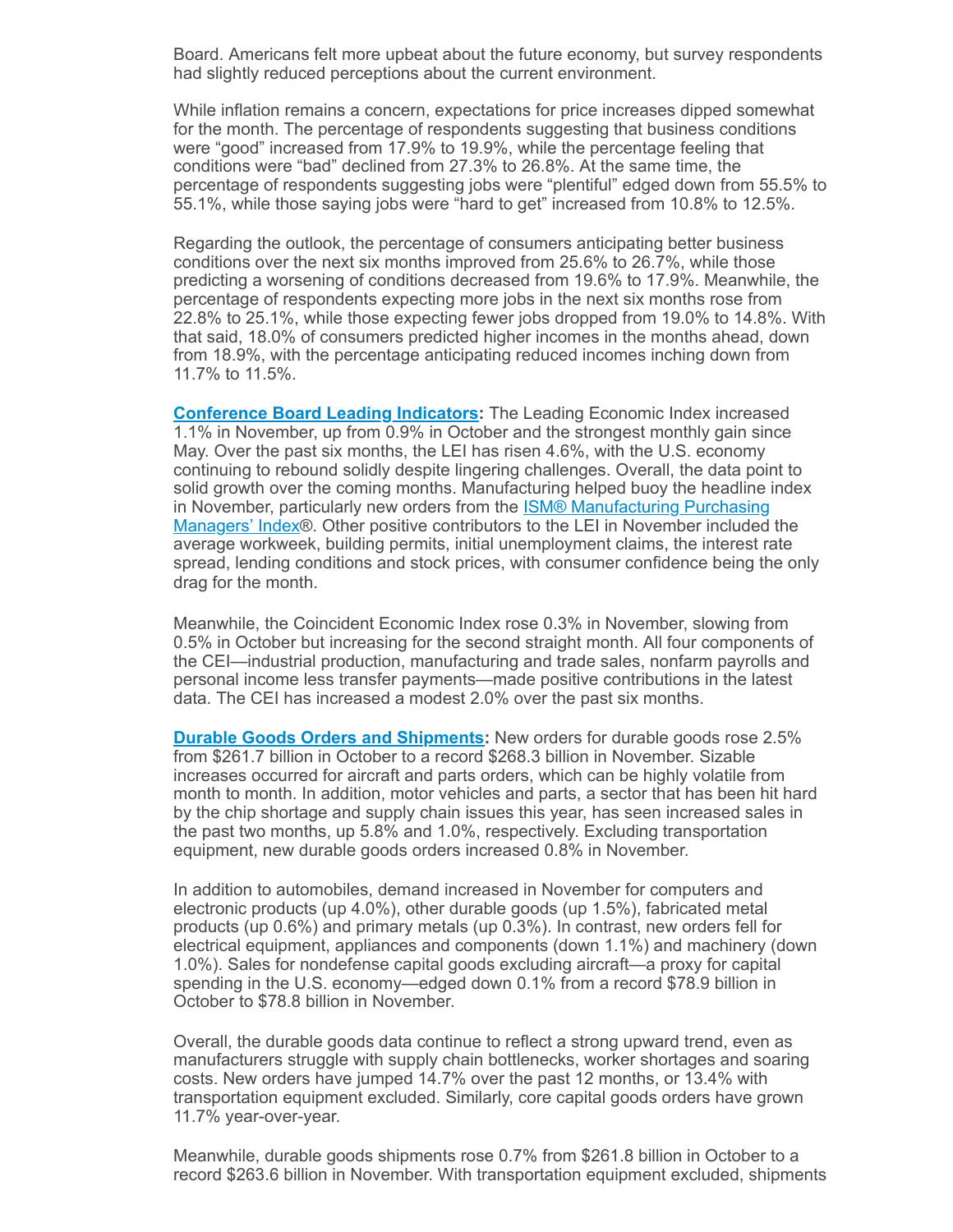of durable goods increased 0.5% for the month. On a year-over-year basis, durable goods shipments have risen 9.9%, or 13.1% excluding transportation equipment. In addition, core capital goods shipments increased 0.3% from \$76.1 billion to \$76.3 billion, an all-time high, with 9.7% growth over the past 12 months.

**[Existing](https://click.email.nam.org/?qs=0be8306f2741176c1da0722f535790c225ae8e9cee9c1cec0045dc228bb6e0f3958a98f4371f3d9f40e266c0c9b0e459fc6fdb5eba13179c) Home Sales:** Existing home sales increased 1.9% from 6.34 million units at the annual rate in October to 6.46 million units in November, rising for the third straight month to the best reading since January, according to the National Association of Realtors. Activity strengthened in every region of the country except for the Northeast, which was flat for the month. Overall, existing home sales have drifted higher since 5.78 million units in May, which is encouraging. Sales growth has been solid despite lingering affordability and inventory issues.

In November, single-family sales increased 1.6% from 5.66 million units to 5.75 million units, the best reading since January. In addition, condominium and co-op sales rose 4.4% from 680,000 units to 710,000 units. Existing home sales have fallen 2.0% since November 2020, with single-family sales down 2.2% year-over-year.

There were 2.1 months of unsold inventory for existing homes on the market in November, down from 2.3 months in October and the lowest since March. Inventories remain not far from the record low of 1.9 months of supply on the market in December 2020 and January 2021. The median sales price for existing homes has jumped 13.9% year-over-year, up to \$353,900.

**Gross Domestic Product (Second [Revision\):](https://click.email.nam.org/?qs=0be8306f2741176cd5595a6a96a46cac6e81d8d9e0397170438104e47eafd6301c909863c250a89b18704ffad1a91f0eda120479f375c770)** The U.S. economy grew 2.3% at the annual rate in the third quarter, the slowest pace of growth since the pandemic began and edging up from the previous estimate of 2.1% growth. While real GDP grew 6.7% in the second quarter, the third quarter deceleration stemmed from supply chain disruptions and the spread of the delta variant, and consumer and business spending eased significantly. Durable goods purchases fell for the first time since the second quarter of 2020, led by sizable declines in spending for motor vehicles and parts due to the ongoing chip shortage. Residential fixed investment and net exports were also notable drags on growth in the third quarter. However, at \$19.479 billion, real GDP in the third quarter was 1.4% above the pace seen at the end of 2019, or before the COVID-19 pandemic began.

Overall, real GDP should rebound in the fourth quarter, with 6.5% growth expected. For 2021, the forecast is for 5.6% growth. For 2022, the current estimate is for 4.1% growth.

**NAM [Manufacturers'](https://click.email.nam.org/?qs=0be8306f2741176ccb15050585da0bf27f564dadaf2e4898706fb76c45414e8aceb5790a88809b4f405b3edd2968922cffc6016b580c4475) Outlook Survey:** In the latest NAM Manufacturers' Outlook Survey, 86.8% of respondents felt either somewhat or very positive about their company outlook in the fourth quarter, down only slightly from 87.5% in the third quarter. It was the second straight release with some easing in the outlook, down from 90.1% in the second quarter, which was the best in three years. The data are consistent with solid growth in manufacturing activity, but with some continued easing since the second quarter's figures, likely on supply chain and workforce concerns. Small manufacturers (those with fewer than 50 employees) remained less upbeat in their outlook than their medium-sized and larger manufacturing counterparts.

While the expected employment growth over the next 12 months pulled back from a record high in September's survey (3.8%), manufacturers predict hiring to remain very healthy (3.4%). Respondents also anticipate employee wages rising over the next year at 3.8% on average, the fastest pace in the survey's history, which dates to the fourth quarter of 1997.

Rising raw material costs once again topped the list of primary business challenges in the fourth quarter, cited by 87.1% of respondents. In addition to rising costs, other top challenges in the fourth quarter include supply chain challenges (84.5%), the inability to attract and retain a quality workforce (82.7%), transportation and logistics costs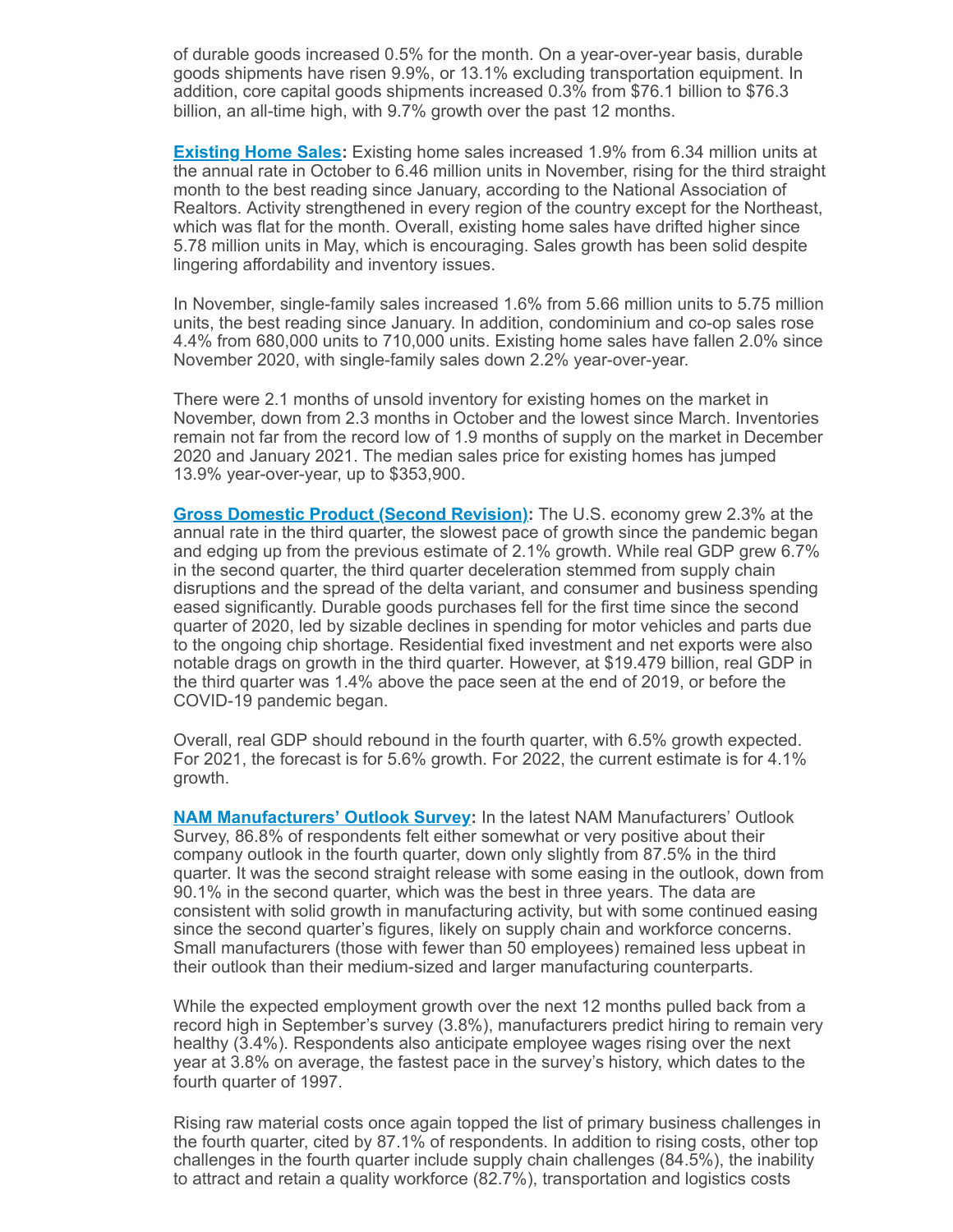(73.1%), rising health care and insurance costs (50.7%) and an unfavorable business climate (43.4%). The top four received higher percentages in the fourth quarter than in the third quarter, and for many manufacturers, they are interrelated.

On the topic of workforce, 85.2% had unfilled positions within their companies for which they were struggling to find qualified applicants. Without having enough workers, nearly 45% of respondents were unable to take on new business and had lost revenue opportunities.

Those completing the survey were asked when they expect supply chain disruptions to abate, and 53.6% anticipate these disruptions to improve in 2022, with 38.8% suggesting that it would be in the second half of next year. Nearly 28% believe that supply chain problems will not get better until 2023 or later, with 17.0% uncertain. Overall, 73.6% of respondents said supply chain bottlenecks had impacted their company's outlook for production, hiring and capital spending negatively, with 15.6% responding they had not and 10.8% uncertain.

**New [Home](https://click.email.nam.org/?qs=0be8306f2741176cfdfeb2df23cac588777c2d8094b4dbf8c1994d33193ac52eaffbc480c3dcae94fce6c10fdfffbbcc309ba17d4d40ed27) Sales:** New single-family home sales jumped 12.4% from 662,000 units at the annual rate in October to 744,000 units in November, the best pace since April. In the latest figures, sales strengthened in every region except the Midwest. Despite the strong improvement in the latest data, new home sales have trended lower since peaking at 993,000 units in January, which was the strongest pace since December 2006. Affordability issues, supply chain challenges and workforce shortages have contributed to housing market weaknesses this year. Indeed, new single-family home sales have fallen 14.0% over the past 12 months, down from 865,000 units in November 2020.

There were 6.5 months of new single-family homes for sale on the market in November, down from 7.1 months in October. More importantly, the median sales price for new homes was \$416,900 in November, a new record and up 18.8% from \$350,800 one year ago.

**Personal [Consumption](https://click.email.nam.org/?qs=0be8306f2741176c9ba1ad70739972dbad1aefa60591ac9d8fce9b46e50f887bd0bfad438b6fdac912506c136f9679d05a0ae9467de7514c) Expenditures Deflator:** The PCE deflator rose 0.6% in November, easing slightly from the 0.7% gain in October. Food and energy prices increased 0.7% and 3.6% for the month, respectively. Excluding food and energy prices, the PCE deflator increased 0.5% in November, the same pace as in October. Overall, the PCE deflator has risen 5.7% year-over-year, the greatest increase since July 1982. Core inflation has increased 4.7% since November 2020, the fastest pace of inflation since February 1989.

Rising raw material costs continue to be a major concern for manufacturers (see the NAM Manufacturers' Outlook Survey above), especially with supply chain disruptions and soaring pent-up demand in the marketplace. Indeed, core inflation is likely to remain elevated, even if there is some stabilization over the first half of 2022. The current forecast is for the core PCE deflator to be roughly 2.5% year-over-year by the end of 2022.

For its part, the Federal Reserve has [accelerated](https://click.email.nam.org/?qs=0be8306f2741176c134f60ddfa0236fe6f650d70407956200a8115cdb519da7165d1dacbadcb573b23bc02d9815b57747923bac98b4f0db0) the tapering of its asset purchases, with quantitative easing likely ending by March 2022. The Federal Open Market Committee is likely to increase short-term interest rates as soon as the May 3–4, 2022, meeting, with three rate hikes <u>[expected](https://click.email.nam.org/?qs=0be8306f2741176cdd51f3d69a1d379cf99d20f783b1f922e68853b44e1a95d7ca2ecbcc9cdf2116ed86aff471b9ee8b9c7e30ccb8d34897)</u> next year.

**Personal Income and [Spending](https://click.email.nam.org/?qs=0be8306f2741176c9ba1ad70739972dbad1aefa60591ac9d8fce9b46e50f887bd0bfad438b6fdac912506c136f9679d05a0ae9467de7514c):** Personal consumption expenditures rose 0.6% in November, slowing from the 1.4% gain in October but increasing solidly for the fourth straight month. Nondurable goods purchases increased 0.5% in November, but durable goods spending fell 0.6% for the month. As a result, total goods spending edged up just 0.1% in November. Service-sector expenditures rose 0.9% for the month. On a year-over-year basis, personal spending has jumped 13.5%, with durable and nondurable goods soaring 18.1% and 16.6%, respectively, and with servicesector purchases up 11.7% since November 2020.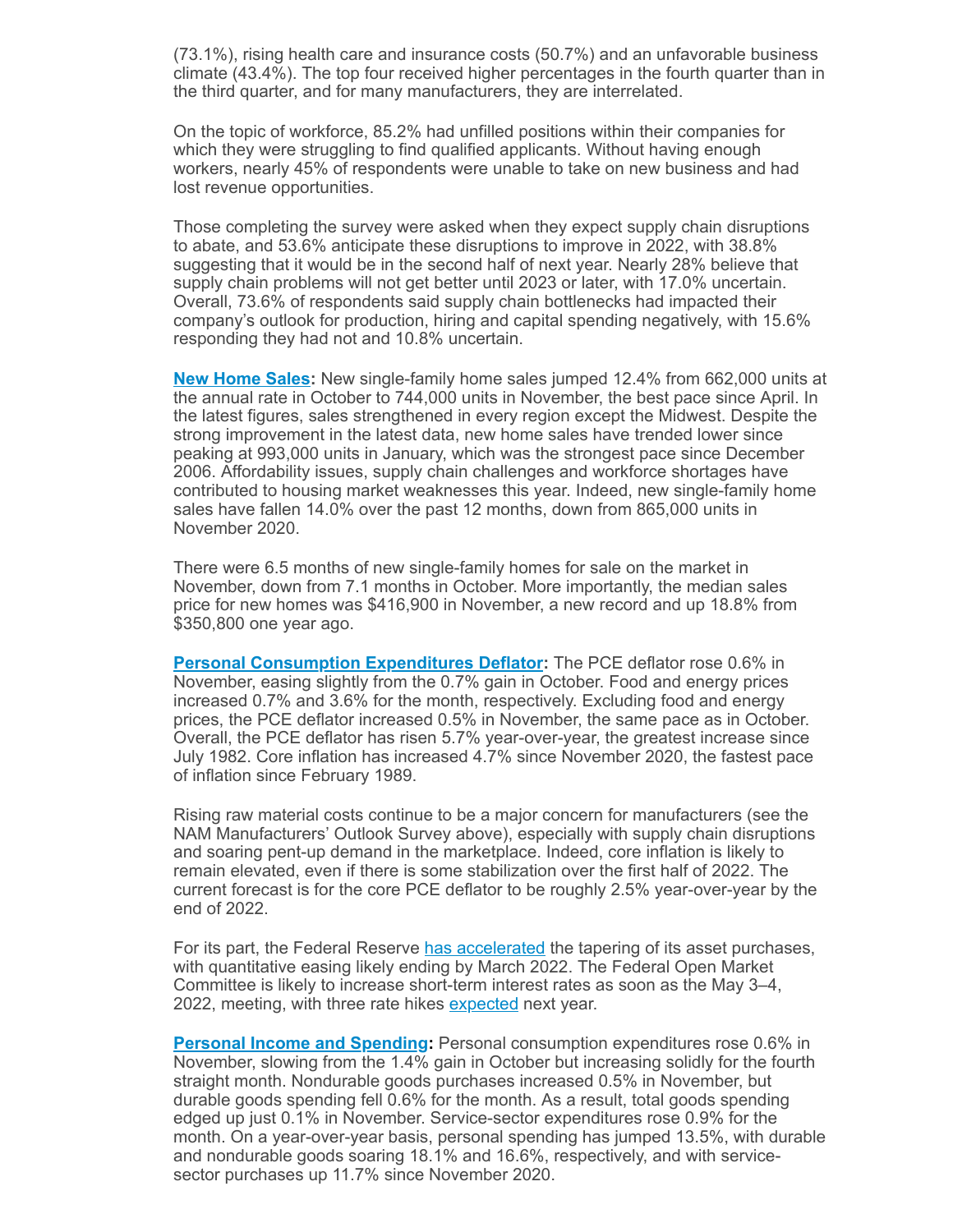Meanwhile, personal income rose 0.4% in November, inching down from the 0.5% growth rate in October. Over the past 12 months, personal income has risen 7.4%. Wages and salaries increased 0.5% for the month, with total manufacturing wages and salaries rising 0.8% from \$1,001.8 billion in October to \$1,009.4 billion in November. More importantly, total manufacturing wages and salaries have increased 7.4% year-over-year. Of note in the latest data, total unemployment insurance dropped to \$37.2 billion in November, the lowest level since February 2020 (\$26.2 billion), after peaking at \$1,395.8 billion in June 2020.

The personal saving rate decreased from 7.1% in October to 6.9% in November, the lowest level since December 2017, suggesting that Americans were dipping into their savings to make purchases for the month.

**Real GDP by [Industry:](https://click.email.nam.org/?qs=0be8306f2741176cd5595a6a96a46cac6e81d8d9e0397170438104e47eafd6301c909863c250a89b18704ffad1a91f0eda120479f375c770)** The U.S. economy grew 2.3% at the annual rate in the third quarter (see above). According to the Bureau of Economic Analysis, manufacturing value-added output increased from \$2.525 trillion in the second quarter to \$2.571 trillion in the third quarter, an all-time high. Value-added output rose to new record levels in the third quarter for both durable goods (up from \$1.375 trillion to \$1.381 trillion) and nondurable goods (up from \$1.150 trillion to \$1.190 trillion).

Similarly, manufacturing gross output increased from \$6.234 trillion in the second quarter to a record \$6.441 trillion in the third quarter. New all-time high readings occurred in the third quarter for durable goods (up from \$3.144 trillion to \$3.218 trillion) and nondurable goods (up from \$3.090 trillion to \$3.224 trillion).

At the same time, real value-added output in the manufacturing sector eased from a record \$2.329 trillion at the annual rate in the second quarter to \$2.320 trillion in the third quarter, as expressed in chained 2012 dollars. Despite the pullback, real valueadded output remains near record levels, even with lingering challenges from COVID-19 and supply chain and workforce issues, all of which weighed on the latest data. In the third quarter, real value-added output for durable goods decreased from a record \$1.286 trillion to \$1.277 trillion. Nondurable goods activity edged down from \$1.043 trillion, the highest level since the fourth quarter of 2007, to \$1.042 trillion.

Overall, real value-added output in manufacturing declined 1.5% at the annual rate in the third quarter, subtracting 0.17 percentage points to headline real GDP growth. Manufacturing accounted for 11.1% of real GDP in the third quarter, unchanged from the first and second quarters.

**University of Michigan [Consumer](https://click.email.nam.org/?qs=0be8306f2741176ca10f4d29d6710d0184ea20a6bc76a33ad5af30765a6fbf6edaeb0dc21ee60b1f8bdbb52492b18948655e5b0e519bc3bf) Sentiment (Revision):** The Index of Consumer Sentiment rose from 67.4 in November to 70.6 in December, according to final data from the University of Michigan and Thomson Reuters. This was slightly better than the original estimate of 70.4, and overall, Americans felt somewhat more upbeat about both current and future economic conditions. Yet, consumers remained dramatically less upbeat today than earlier in the year, largely based on worries about higher prices. The headline index has averaged 70.6 over the past five months (August to December), down from 84.6 in the prior five months (March to July).

Interestingly, households in the lowest third of income distribution felt more upbeat in this release, but other income groups less so. In addition, there were sharp partisan differences in terms of inflation expectations, with Republicans anticipating significantly more price growth than Democrats.

**Weekly Initial [Unemployment](https://click.email.nam.org/?qs=0be8306f2741176c9a3cfb810fe3d1cd204eda4be9a836200db442daaee8f123a7f9730a42af8357281985eb49fb0275937e333a30a38c9d) Claims:** There were 205,000 initial unemployment claims for the week ending Dec. 18, the same pace as the previous week. Meanwhile, there were 1,859,000 continuing claims for the week ending Dec. 11, a new postpandemic low and edging down from 1,867,000 for the week ending Dec. 4. At the same time, 2,137,980 Americans received some form of unemployment insurance benefit (including state and federal programs) for the week ending Dec. 4, down from